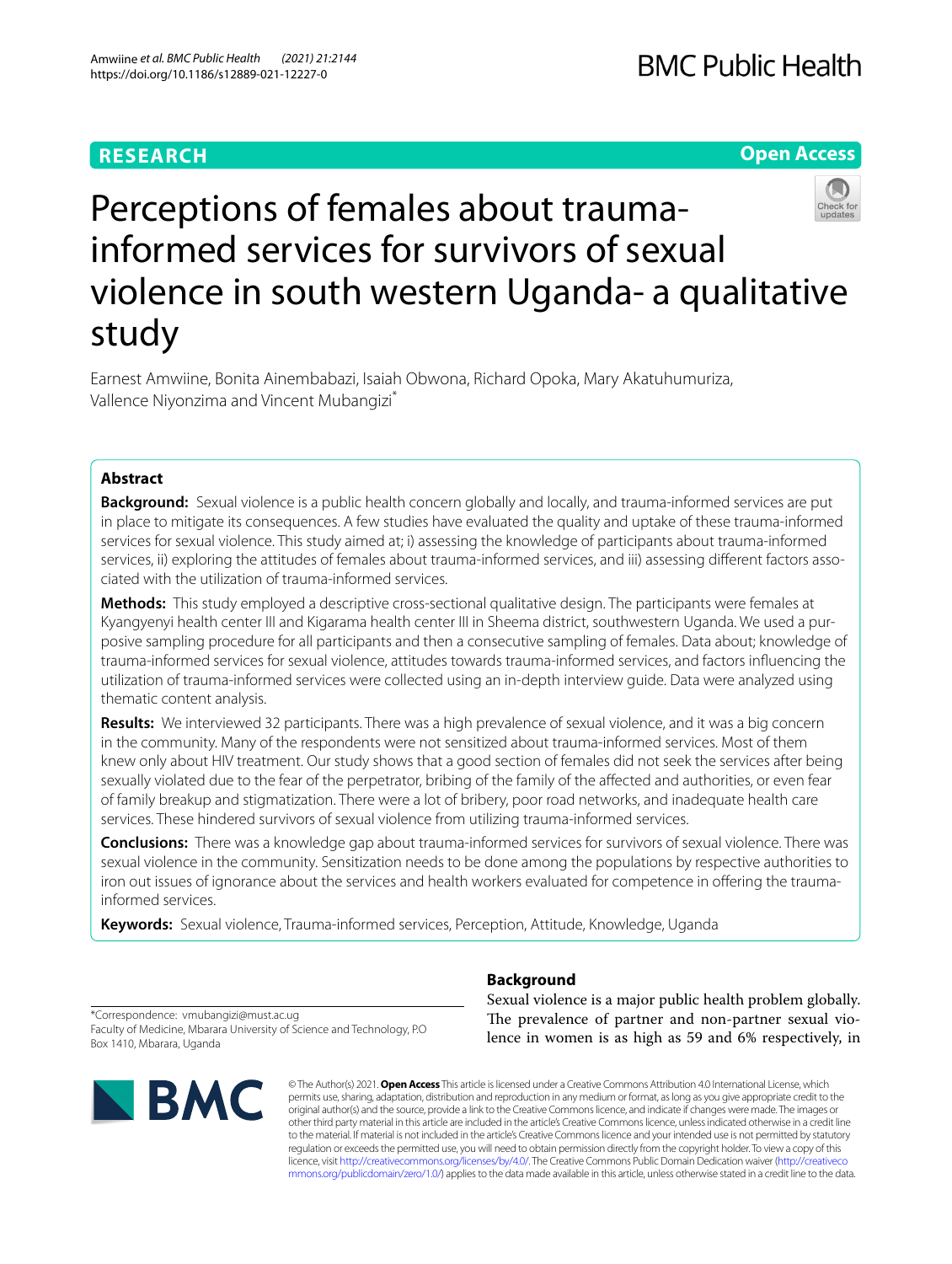some regions  $[1-3]$  $[1-3]$  $[1-3]$ . Twenty-two percent of females aged 15–49years in Uganda have experienced sexual violence [[4\]](#page-8-2). Sexual violence was common among human immu-nodeficiency virus (HIV) positive women at 28.3% [[5\]](#page-8-3).

Trauma-informed care or services is a strength-based framework. It increases providers' awareness and understanding of the impact of trauma, thus guiding and monitoring their interventions, actions, and behaviors in working with clients and creating opportunities for survivors to rebuild a sense of control and empowerment, and minimizes any risks of re-traumatizing clients [\[6](#page-9-0), [7](#page-9-1)]. Trauma-informed services ensure safety, empowerment, choice, and meeting the unique needs of trauma survivors, so they are more active participants in their care and recovery  $[8, 9]$  $[8, 9]$  $[8, 9]$  $[8, 9]$ . Studies have shown that women with a history of sexual violence desire care and treatment of their unique needs from trauma-informed health care providers  $[10, 11]$  $[10, 11]$  $[10, 11]$ . The trauma-informed care framework has been implemented successfully for survivors of sexual violence in primary and mental healthcare settings [[11–](#page-9-5)[13](#page-9-6)], women clinics [[14\]](#page-9-7), and perinatal care settings [[15\]](#page-9-8). The use of trauma-informed services for survivors of sexual violence has been documented in Kenya [[16\]](#page-9-9).

The effects of sexual violence range from psychological, physical, social, and reproductive health problems [[17–](#page-9-10)[20](#page-9-11)]. All these negatively impact the health of individuals and so needs to be addressed to improve livelihoods. Uganda has formulated policies and laws against sexual violence and has been evaluated over time to see their efectiveness [\[20,](#page-9-11) [21](#page-9-12)]. A package of trauma-informed services should be provided to survivors of sexual violence so as not to re-traumatize the survivors.

The components of trauma-informed services for survivors of sexual violence in Uganda include HIV testing, emergency antiretroviral therapy, emergency contraception, sexually transmitted infections testing, counseling services, tetanus toxoid, provision of prophylactic antibiotics, medico-legal examination, and provision of a medico-legal certifcate, and referrals to other organizations for social support  $[22]$  $[22]$  $[22]$ . These components are adapted from the World Health Organization guidelines and should be available at all health facilities from health center three and above. The survivors of sexual violence go back to their residence, where they may not get a safe shelter. Some health service providers at these health facilities were trained on trauma-informed services to survivors of sexual violence  $[20]$  $[20]$ . These services are provided in a way that avoids exacerbating existing trauma, prevents creating additional trauma, empowers the client, promotes recovery, and respects rights.

Few survivors of sexual violence can access or even complete the necessary health care services [[23](#page-9-14)]. According to Uganda's demographic and health survey 2011, up to 42% of sexual violence victims did not seek medical assistance [[24\]](#page-9-15). Also, most survivors of sexual violence did not go to health facilities frst [\[24](#page-9-15)]. Even when survivors of sexual violence assessed health facilities, a big percentage did so late after 24 h after the act of sexual violence  $[25]$  $[25]$ . This delay exposes them to an increased likelihood of developing diferent health conditions.

There is a paucity of studies on trauma-informed services in Uganda. The study explored the knowledge, attitudes, and perceptions of females, and factors associated with the accessibility of trauma-informed services for survivors of sexual violence. Understanding these factors in a resource-constrained setting, like Uganda, is crucial in infuencing policy recommendations and creating public awareness about improved trauma-informed service delivery.

# **Methods**

## **Study design**

This study was a descriptive cross-sectional design employing a qualitative approach conducted in April 2021.

# **Study setting**

The study was carried out at selected health facilities of Kyangyenyi health center III and Kigarama health center III in Kyangyenyi and Kigarama sub-county respectively in Sheema district. In Uganda, health center IIIs do not have general doctors but have clinical officers, nurses, and midwives. Sheema district is bordered by Buhweju district to the north, Mbarara district to the east, Ntungamo district to the south, Mitooma district to the southwest, and Bushenyi district to the west. The district headquarters are approximately 33km west of Mbarara city along Mbarara Kasese road. The projected district population was 220,500 whom 114,400 were females, and 106,100 were males [\[4\]](#page-8-2). Subsistence agriculture, animal husbandry, and petty trading are the main economic activities in the area [\[26](#page-9-17)]. People have water and food insecurity [\[27\]](#page-9-18). Among the challenges faced in the area like other areas in Uganda is the limited number of health workers [\[28\]](#page-9-19) and the fact that health providers are well known, or members of the community, and confdentiality and providers' fear of retaliation by alleged perpetrators or their families poses a challenge [[29\]](#page-9-20).

## **Study population and sampling**

Our study population was females attending Kyangyenyi health center III and Kigarama health center III in the Sheema district. The study employed purposive random sampling to ensure that participants represented all age categories; adolescents aged 15–19years, young adults aged 20–30, middle-aged women 31–49, and the elderly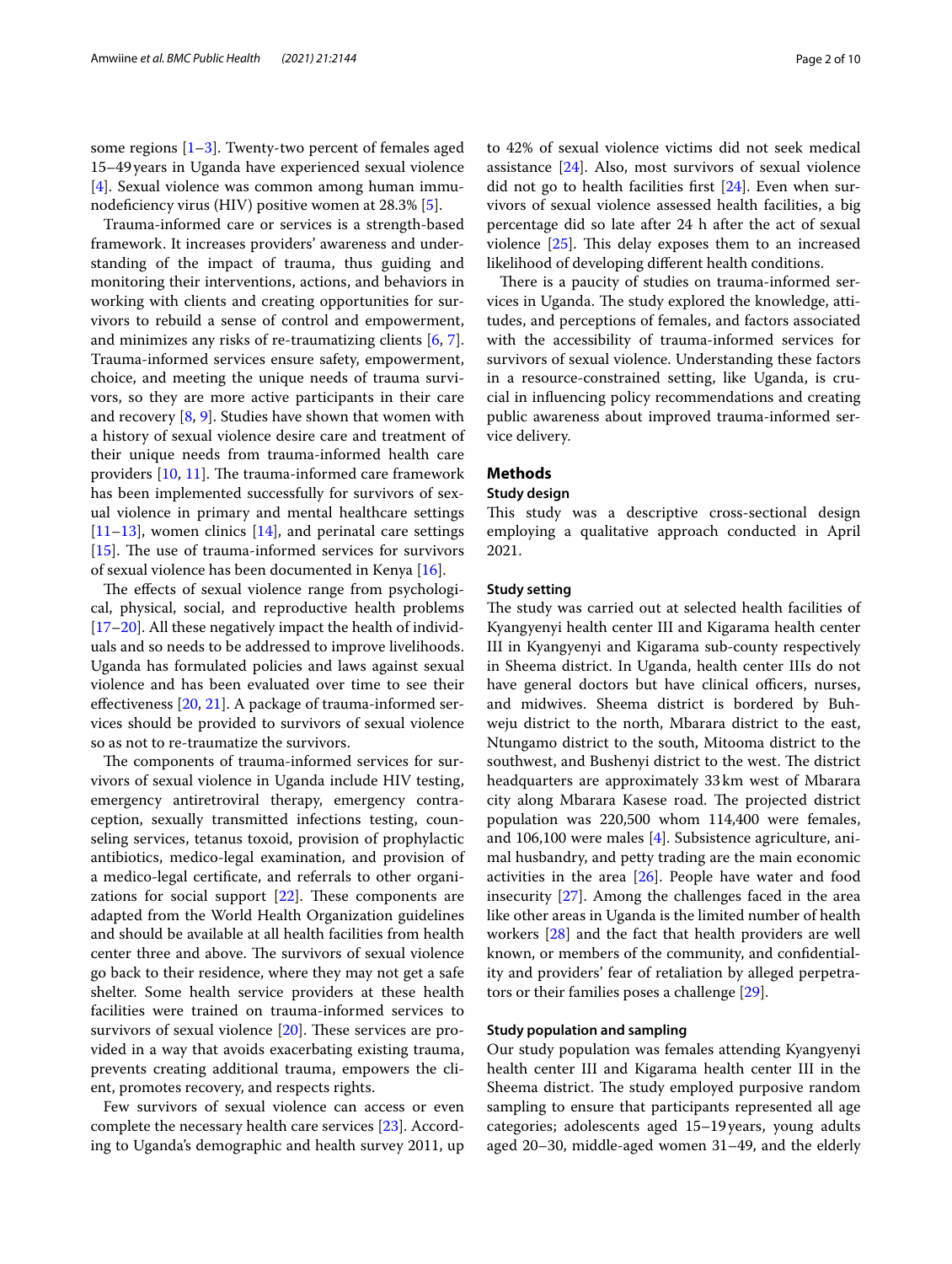above 50years. Females were categorized into diferent age groups because we wanted to get a wide range of views from all age groups since each category faces challenges regarding sexual violence. At each health facility, we recruited four participants from each age category. In total, there were 32 participants for in-depth interviews.

# **Interviewers**

Two social research assistants conducted the interviews. They had experience in qualitative data collection. They underwent training on how to use the research tools for 1 day. The interviewers had not established any relationships with the study participants before data collection.

# **Data collection tool**

We specifcally developed interview guides to collect data for this study based on literature. The interview guides were pre-tested among eight participants, and the results were used to adjust and validate the tools. Interview guides were written in English, translated from English into the local language (Runyankore-Rukiga), and then back-translated to verify fdelity to the original wording. Data were collected through in-depth face-to-face interviews using open-ended questions, followed by probes with the study objectives. The interview guides collected data on the socio-demographic characteristics of the participants, understanding of sexual violence, awareness about sexual violence in the community, knowledge about trauma-informed services, and the perception of these services.

# **Data collection procedure**

We obtained administrative approval from the district health officer and in-charge of health facilities. Different females attending the facilities on days of data collection were approached, the study was explained to them and invited to participate. The health provider at the health facility introduced the interviewers to potential participants. The potential participants were informed that we wanted their perceptions about trauma-informed services for survivors of sexual violence in the community. We did not specifcally target survivors of sexual violence through some of the participants had experienced sexual violence. All those we asked to participate, accepted. Participants were 18 and above years old. We obtained written consent from participants.

Research assistants interviewed participants face to face, using a semi-structured interview guide. The interviews were conducted in a quiet place at a health facility. The in-depth interviews were conducted in the local language (Runyankore-Rukiga). The interviews were audio-recorded and backed by feld notes with the participant's consent. Each interview, lasting on average 30 min, was conducted until no new information was being generated.

# **Quality control**

We piloted our data collection tools at a separate health center for clarity and usability. The research assistants were trained on study objectives, informed consent, sexual violence, trauma-informed services, and data collection procedures. There were feedback meetings (both physical and virtual) between research assistants and VM at the end of each day of data collection, to check for completeness of the data. RO and VM attended some of the interviews to ensure that interviews were conducted according to the study objectives. Transcribing was done in the local language.

## **Data management and analysis**

Interviews were audio-recorded on a digital voice recorder notes were taken during the interviews. At the end of the data collection, recorded interviews were transcribed verbatim into Microsoft word documents. The transcripts in the local language were translated into English by a diferent person who was not involved in interviewing the participants to ensure quality. The transcripts were cleaned and anonymized. Processed data were entered into Atlas. ti version 7.5.7 (qualitative analysis software for Windows) for coding and analysis. After internalizing data a coding frame was developed, and agreed upon by three researchers (EA, VN, and VM). Data were coded. Data were analyzed using thematic content analysis.

## **Ethical considerations**

Mbarara University of Science and Technology Research Ethics Committee gave ethical approval  $(30/11–20)$ . The Uganda National Council for Science and Technology granted the study clearance in line with national guidelines. We also obtained administrative approval from the district health officer and health center administrators. All participants were provided with explanations about the study and requested to provide written informed consent. In the case of illiterate participants, they used a thumbprint, and an independent witness signed to confrm that they consented freely. Participants provided written consent. Participation was voluntary, and a participant was free to withdraw from the study at any time without any penalties. Privacy and confidentiality were ensured by conducting the interviews in private and allocating non-identifable feld codes to each participant.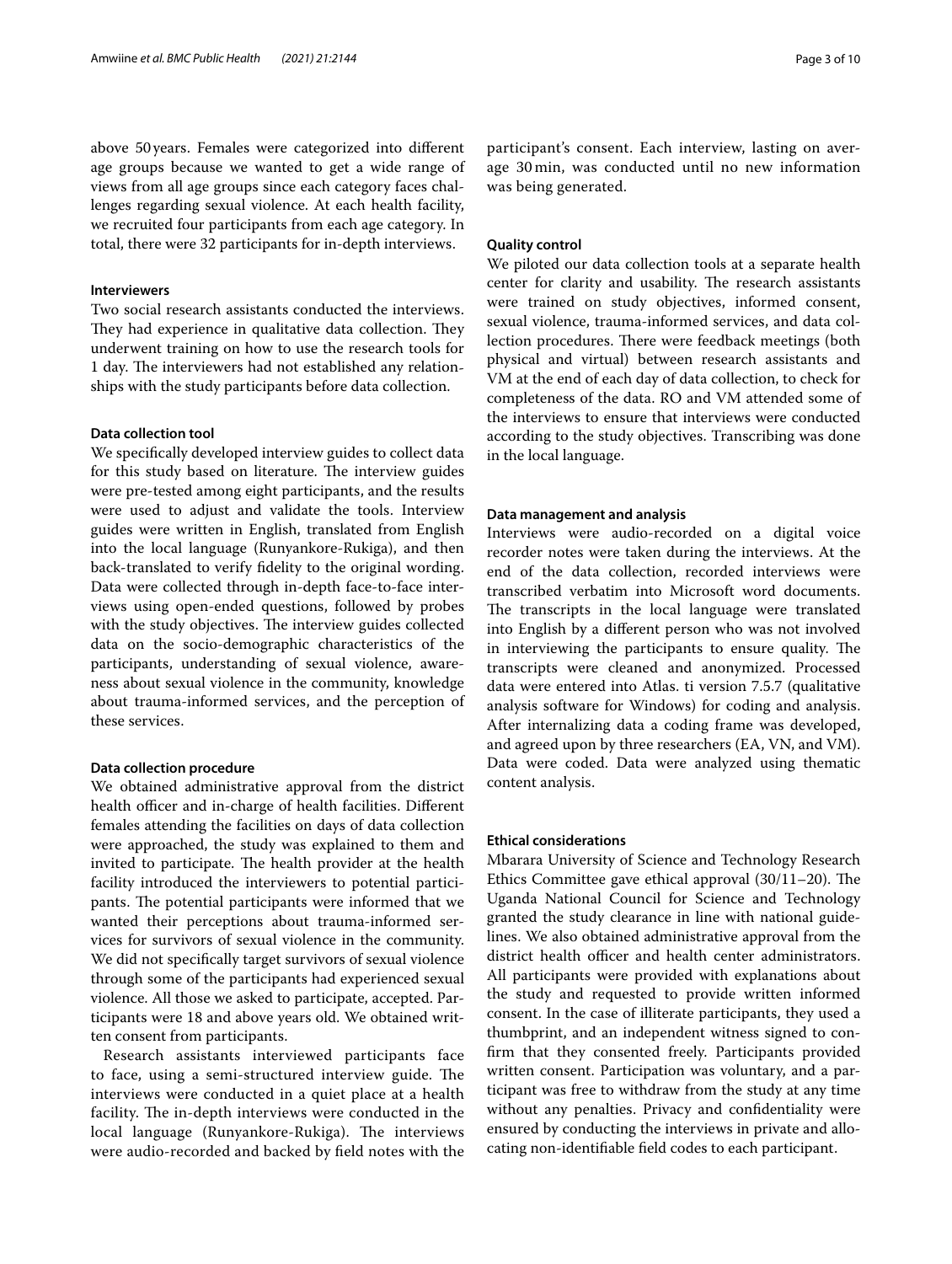# **Results**

Three themes emerged during the analysis: a) knowledge of females about sexual violence, b) knowledge about trauma-informed services, and c) attitudes towards trauma-informed services. The study employed purposive random sampling to ensure that respondents represented all age categories. A total of 32 in-depth interviews using an interview guide were conducted. The mean age of participants was 32.9years. Twenty-fve of these were married, three were widowed, two were divorced, and two were single. Seventeen of the participants did not complete primary level of education, seven completed primary level, three completed senior four, and only four completed senior six of whom two were diploma holders, and one was a bachelor's degree holder.

## **Knowledge of participants about sexual violence**

This section of the manuscript describes the understanding of the participants about sexual violence and its different forms, awareness about the situation of sexual violence in the communities, and the efects of sexual violence. Understanding sexual violence demystifes the trauma-informed services for survivors of sexual violence in the community. Also, understanding what sexual violence and its various forms have a bearing on whether survivors of sexual violence will seek the services.

## *Understanding of sexual violence by participants*

Participants viewed sexual violence as an act of men forcing them into sexual acts. Other participants understood sexual violence as children raped by their fathers, relatives, and sometimes strangers. A husband forcing his wife into having sex was sexual violence. Participants also understood sexual violence with examples like someone touching their buttocks and breasts when someone has not consented.

*"Sexual violence means that me as a woman, I am not interested in being engaged in sexual activities, and yet you fnd a man is seriously using force to make me get involved when I am not interested." P33: IDI\_KYA\_12*

*"Sexual violence is engaging someone in sexual acts without their consent, or asking someone to have sex with you, and when she refuses, you force her and do whatever you wanted." P12: IDI\_KIG\_30*

Participants mentioned diverse forms of sexual violence in the community. These included intimate partner sexual violence, fathers/ guardians raping and defling daughters, and women raped. Another form of sexual violence was men touching a lady's private parts such as breasts without her consent which was more pronounced among superiors to their subordinates.

*"Husbands forcefully want to have sex with us, and when we refuse, they fght with us and even end up beating us and hurting us very badly. These men even catch our children and rape them. You fnd our girl children pregnant and even do not know who the person responsible for this is. At times you fnd this pregnancy is even for the father… sincerely speaking men are on the rampage. They touch the breasts of girls, squeeze girls tightly without their consent, romancing them forcefully." P28: IDI\_KYA\_07*

*"We adults who are working, if you are like a teacher and your fellow teacher who is above you, for example, a head-teacher, whenever you go to his office, you think that he has called you for official duties. He may start touching you inappropriately. Even if he does not engage you in sexual intercourse, you see that is his intention. Or if sometimes you still want to keep your job, you accept without being okay with it. You say that let me do what he wants so that I keep my job. But because you still want to survive, if they chase you from your job, getting another one will be difcult, so you decide to do what he wants you to do, and it stresses you." P31: IDI\_KYA\_10*

In contrast, others viewed sexual violence as the way men keep looking at females inappropriately. Females being bothered with unsolicited gifts, love letters, phone calls, and love messages were perceived as a form of sexual violence. Men demanding sex for having given basic things of life to women mentioned as being sexual violence.

*"Some men write love letters to women to woo them just because you are there and yet you are not interested. Secondly, when he meets you, he wants to always sweet talk, so that you end up liking him and yet you do not like him. Then with time, he will want to bring you a nice gift to drift you from your decision and infuence you into doing what he wants." P15: IDI\_KIG\_31*

*"He keeps on looking at you for long, he keeps on coercing you as he says so many things, and he mixes in some other good words. Sometimes he makes several phone calls, disorganizes you… sometimes he sends you bad messages with an intention of forcing you into sexual activity." P 1: IDI\_KIG\_19*

*"Tere are times when someone you do not even*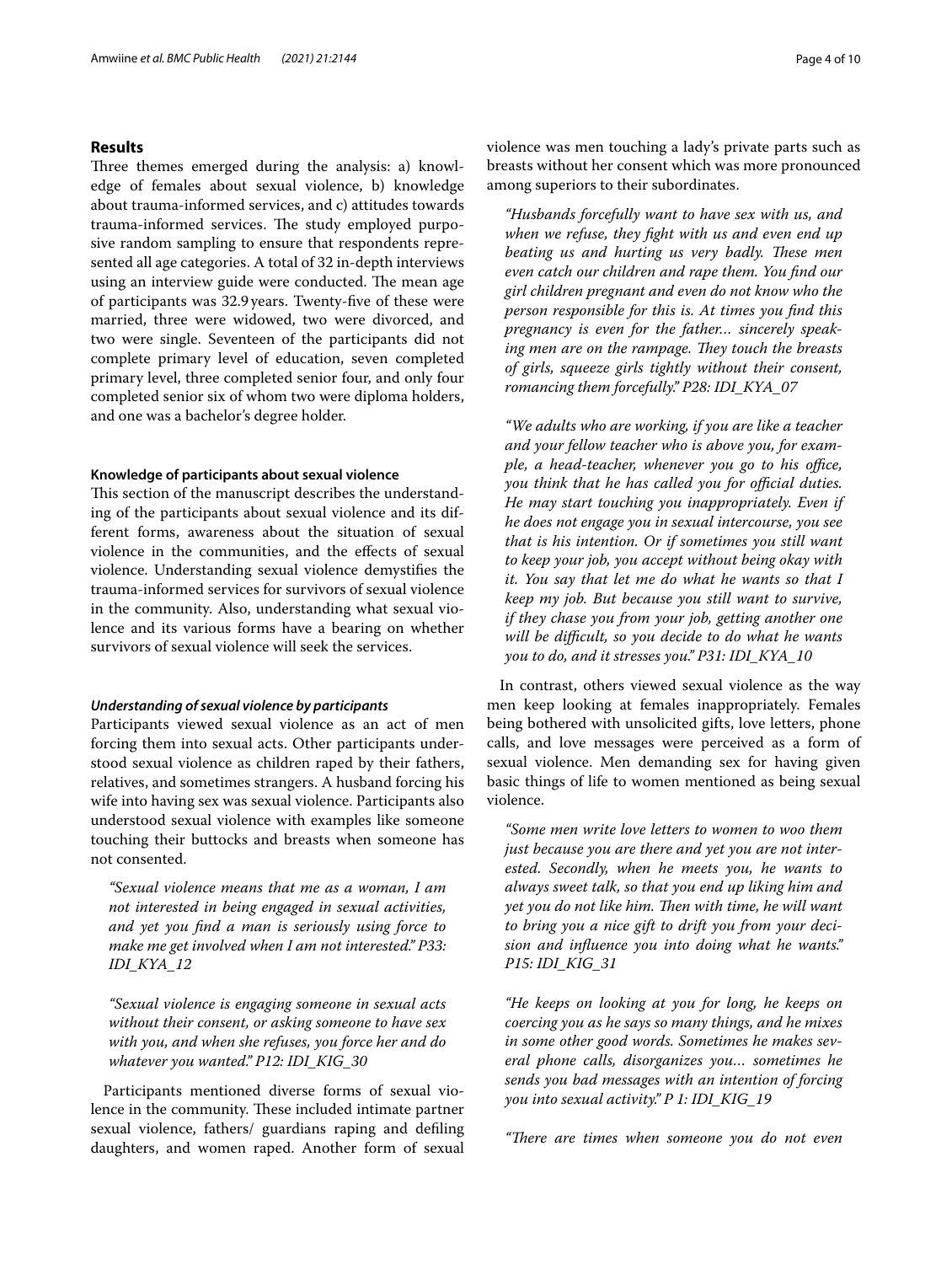*know starts calling you on phone, he keeps calling and sending you messages that you do not want, but that person insists and shows you that he knows you. Or you fnd a man is touching your breasts or your butt, so such things happen even this side, someone keeps looking at you as if you owe them something and yet you owe him nothing." P22: IDI\_KYA\_01*

# *Efects of sexual violence mentioned by participants*

Participants had different views about the effects of sexual violence. These views ranged from physical, biological, social, and mental efects. Respondents pointed out that survivors of sexual violence might become infected with sexually transmitted diseases such as HIV/AIDS. The survivors may conceive unplanned pregnancies with their untoward complications. They pointed out that in cases where force is used, survivors sustain physical trauma like damage to the uterus and private parts. Participants mentioned stigmatization, stress, and depression amongst the survivors of sexual violence that can lead to suicide. Participants pointed out marriage breakup, isolation, failure to associate with others, and low self-esteem as other efects of sexual violence.

*"You fnd a man infecting his children with HIV, impregnating her, the dangers are so many, now if this girl gets impregnated by his father, which man is going to marry her, yet she is even HIV positive. So, you fnd that girl getting stressed, lacking peace and getting stigmatized because her father made her pregnant, so she will not get someone to marry her", P24: IDI\_KYA\_03*

*"Now, for example, a person who has been raped … some of them get so much disturbed to the extent that they refuse completely to get married because they completely hate anything that is called a man in all her life just because of being raped." P27: IDI\_ KYA\_06*

*"She might get pregnant, contract diseases, sometimes they might hurt her and might end up losing her uterus. Sometimes when she gets pregnant, she might want to abort and might end up dying in the process of aborting, or you fnd her loitering a long road without any form of care, you fnd her crying, in the end, she commits suicide." P25: IDI\_KYA\_04*

# *Awareness about the existence of sexual violence in the community*

When the community is not aware that sexual violence occurs, they will not advocate for the services intended to address the problem. Participants stated that sexual violence was in their communities, and it was a big concern. Some of the participants had even witnessed the people sufering from the efects of sexual violence.

*"Sexual violence happens especially in my home areas (name of village mentioned), there is a man that chased his wife away from home, after that, he started to violate his children sexually, and by the way, he was arrested by the police." P24: IDI\_ KYA\_03*

*"You fnd a man having sex with his daughters sometimes they go ahead to encourage them to use family planning so that they do not get pregnant and give birth to babies so that he can continue having sex with them. These things are happening in our community. We see them." P10: IDI\_KIG\_28*

*"You fnd a lot of young girls in our communities getting pregnant when they were not willing and ready for their pregnancies. If you are to investigate, you fnd that they were raped." P33: IDI\_ KYA\_12*

*"Tat child, her colleagues kept on harassing her saying that, "look at this small child who was raped" and she fnally developed self-hatred when they kept on saying that "that small child was raped" she ended up drinking poison and committed suicide." P 4: IDI\_KIG\_22*

Some of them shared their lived experiences with sexual violence. Although this was not the primary focus of the study, some of the responses ended being personal.

*"Sexual violence occurs because there is a badly behaved man who usually sends me messages when I am not even willing. We even have a child that I know, a badly behaved man met her there at the well and raped her. " P 4: IDI\_KIG\_22*

*"It occurs because personally, a certain man forcefully raped me and made me pregnant." P 6: IDI\_ KIG\_24*

Contrary views were that sexual violence did not occur in the community, and or if it occurred, it was not common. A few people held this view.

*"Others do not know anything about sexual violence." P33: IDI\_KYA\_12*

*"No, in my village it is not so common." P25: IDI\_ KYA\_04*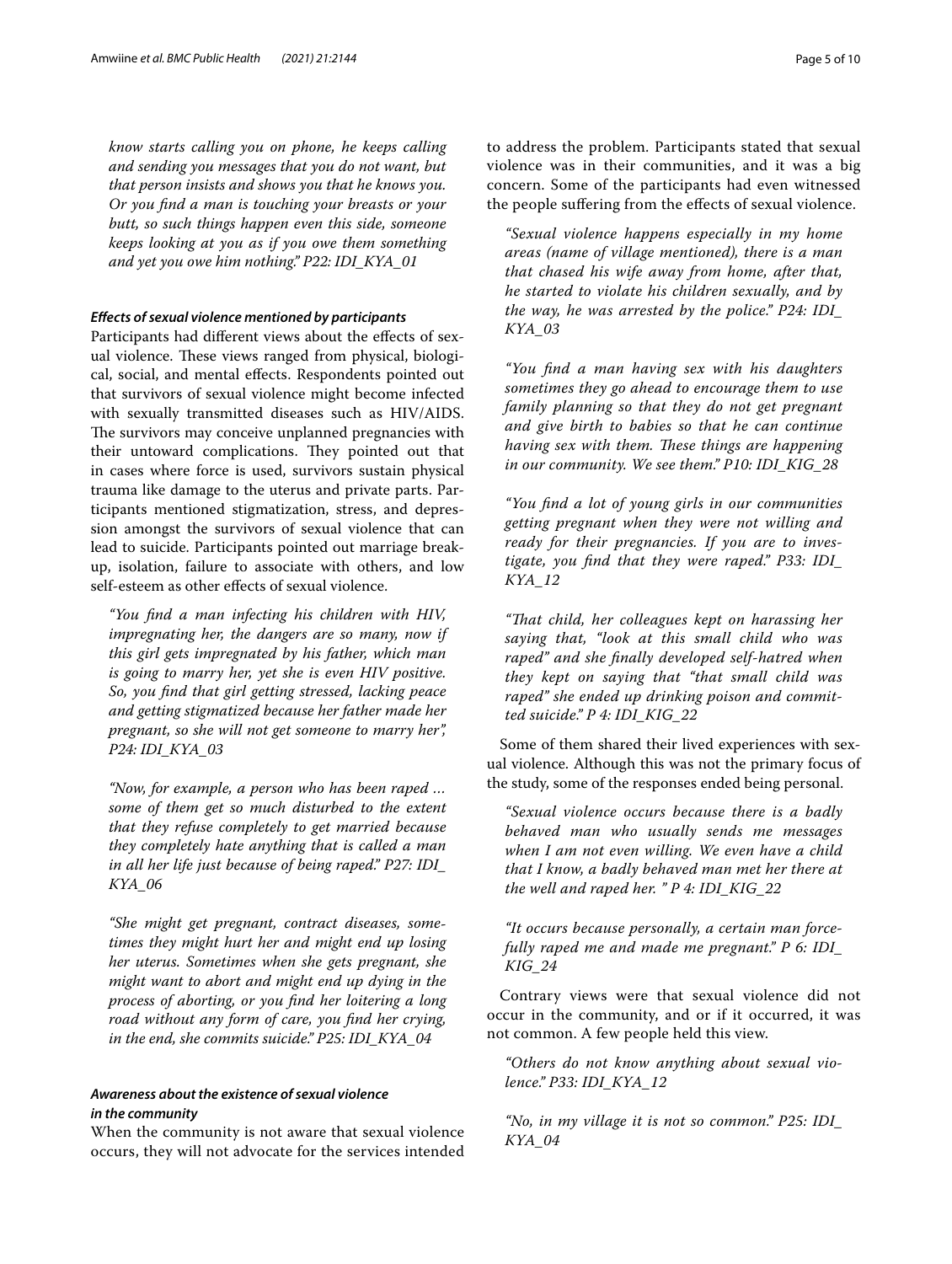# **Knowledge about trauma‑informed services for survivors of sexual violence**

This section of the manuscript describes participants' knowledge about whether survivors of sexual violence knew where to seek help and if they did seek help. It also intends to fnd out if the participants knew about diferent trauma-informed services available. This was done bearing in mind that trauma-informed services are services provided with prior knowledge and experience of the violence so as not to re-traumatize the survivor, and know that health providers had been trained in ofering these services. This is important since if services are available but the community is not aware of their presence and/ or does not use them, then they become white elephants.

## *Knowing where to seek trauma‑informed services*

Participants said that survivors of sexual violence sought help. In most cases, this help was sought from both health facilities and police for treatment and justice respectively. There were mixed views on whether the survivors of sexual violence go frst to a health facility or a police station. Those who advocated for the survivors of sexual violence going to the health facility frst reasoned that the survivor needed medical attention to address injuries sustained or to prevent infections. On the other hand, proponents of survivors going to the police frst were more concerned that delay to report may aid the perpetrator to run away from the place. They mentioned that thorough investigations are made to identify real and fictitious cases of sexual violence. The prosecution is then done and justice is provided.

*"A person who has been sexually assaulted should go and report to the police immediately and then they serve justice. After coming from the police, and if you fnd you have some health issues then you go to the hospital and you get the treatment that you deserve, and then after you can go back to the police to go ahead with your case so that it can be investigated". P 8: IDI\_KIG\_26*

*"They are supposed to go to the hospital both in the private and government hospital, and if it is a child and the case is deflement, the perpetrator will be taken to the people who are fghting for children's rights, if it is where they chose to go frst, they will do what they can and then they forward them ahead for further services." P10: IDI\_KIG\_28*

*"Tey should run to the hospital to carry out a checkup, to see what harm has been caused, in case* 

*she has not yet contracted any diseases, they give her medicine to block and stop all possible diseases that she could contract. Some run to the police and report what has happened, so they carry out investigations at the police." P35: IDI\_KYA\_14*

In contrast, some participants revealed that some survivors opted not to seek any services in case they are victimized due to the fear of the perpetrator, bribing of the family of the afected and authorities, or even fear of family breakup and stigmatization. To some survivors of sexual violence, it was unheard of that the husband can sexually violate his wife. Some participants reported that they feared being identifed as rape survivors as this was very shameful and embarrassing so they would rather not report it anywhere.

*"….you have nothing to do because the whole world knows that he is your husband, you decide to keep quiet. And again you get shy to talk about it, you get fear for disclosure… you let him do what he wants…" P 3: IDI\_KIG\_21*

Also, participants stated that other survivors of sexual violence did not have someone to share with their experience and ended up not seeking help. Others did not even know where to seek help. On the other hand, some of the survivors of sexual violence lived in fear of death since they were warned that they would be killed should they disclose that they were sexually violated.

*"When it happens to some, they don't get who to share with or others fear to talk, they decide to keep quiet and keep it at "heart". Others don't know who to talk to or where to go, she doesn't know what she should have done. Some keep silent and they look at it as a shameful act… they think that if they say it they are going to be embarrassed. And they think that if they tell some, they are also going to tell others… and they end up ashamed and bothered." P 1: IDI\_KIG\_19*

*Some are being warned by their father saying "the moment you say anything about it, I will kill you". He instead makes her keep silent and quiet by giving her some gifts. In most cases, you fnd such children are not ftting properly in their homes just because of that. P27: IDI\_KYA\_06*

# *Knowledge about available trauma‑informed services*

Participants were asked to mention diferent traumainformed services. Participants pointed out that survivors should report immediately to the health facilities so that they can be examined to see if they have contracted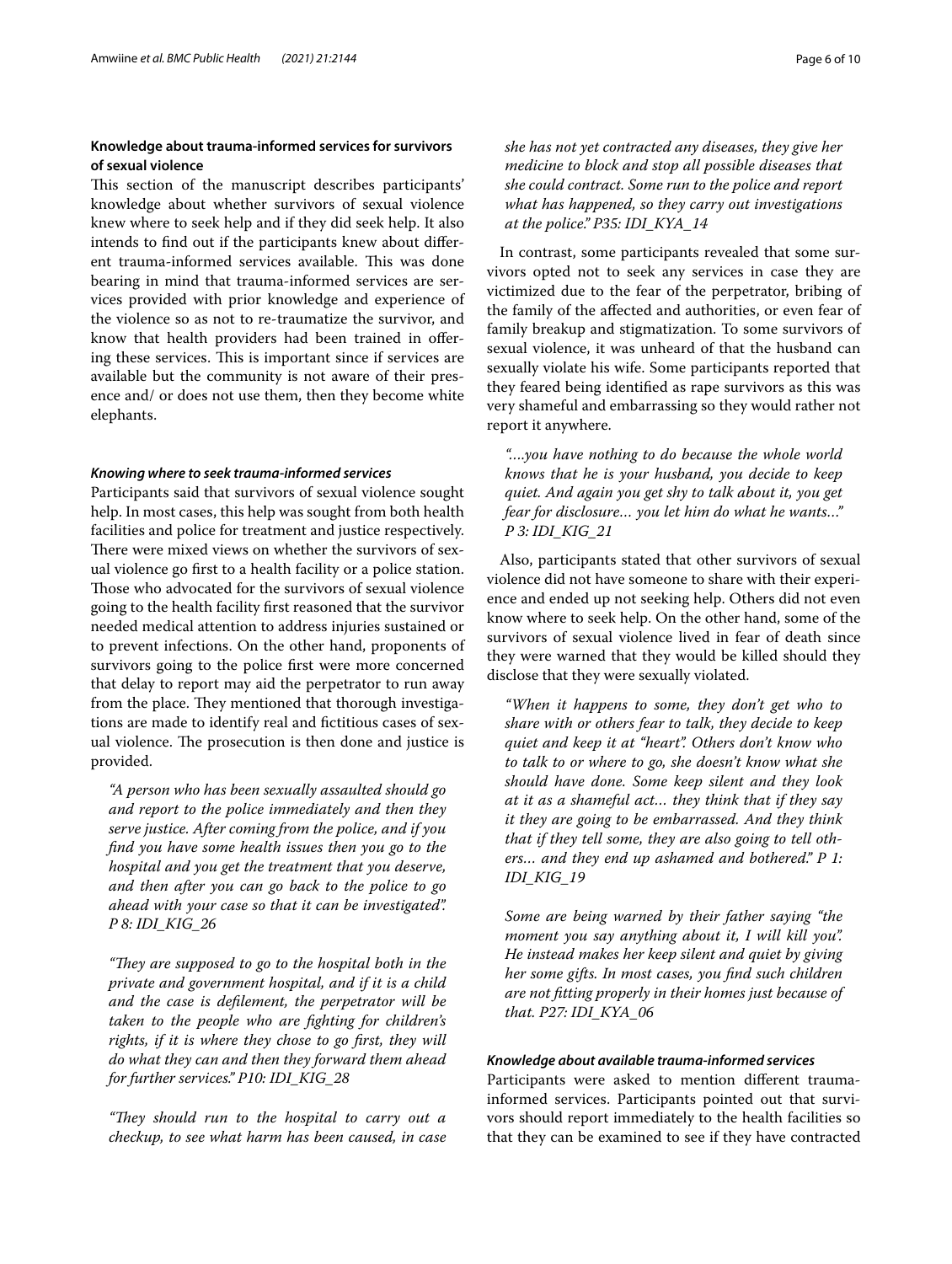illnesses or injuries and then report to the police to apprehend the perpetrator. A section of the participants mentioned that the services to be received included testing for HIV and other infections. Receiving the prophylaxis treatment for HIV and other infections was also cited. Other participants talked about pills that are given to prevent pregnancy. Participants talked about counseling that is done to comfort the survivors. Respondents stated that those with physical injuries are also provided with the services. Participants cited the legal services like having medico-legal forms completed and assistance obtained from police as one the services. Most of the participants mentioned only the services related to HIV leaving out other services.

*"A person who has been sexually assaulted should go and report to the police immediately and then they serve justice. After coming from the police, and if you fnd you have some health issues then you go to the hospital and you get the treatment that you deserve and then after you can go back to the police to go ahead with your case so that it can be investigated", P 8: IDI\_KIG\_26*

*"At the hospital, the victim is checked to see the extent to which they have been afected, tested to see if they have been infected with HIV, checked to see if they are pregnant, and given treatment to curb any diseases that have been transmitted to the victim.*  They also provide counseling services to the victim to *reduce the trauma the crime has caused." P 7: IDI\_ KIG\_25*

# **Attitudes towards trauma‑informed services for victims of sexual violence**

This section of the manuscript describes the perceptions of participants about the quality of trauma-informed services. Quality is viewed as the extent to which a service satisfes a patient. Quality appreciation is key to the willingness to utilize services by clients. The participants described the quality of trauma-informed services. Quality service is comprehensive, accessible, relevant, efficient, and equitable.

## *Comprehensiveness of available trauma‑informed services*

A section of participants mentioned that the services are of good quality. Participants said that the services are available. The survivors are examined and given appropriate medication like ARVs, counseling. The services ofered gave confdence and hope to survivors of sexual violence. However, most participants did not know about testing and treatment for other sexually transmitted infections and counseling. The majority focused mainly on HIV. The police investigate cases of sexual violence leading to the prosecution of perpetrators. In this way, survivors of sexual violence get justice. They stated that if one goes to any of the facilities, one will get help. Health workers sometimes interrogated survivors and blamed them for being victimized. Some participants mentioned that these services are not all available at the health facilities and survivors get some but not all of them.

*"But generally, the services are good, in the hospital, there are available, because when you get at the hospital, you, frst of all, get counseling and they tell you exactly what to do and what is going on, they tell you each and everything. They counsel you properly, make you gain your confidence and hope. They also show you what you are supposed to do and you go back home very okay, but when you go to the police, they also help you and generally you fnd every service that you get is very wonderful and you come back home satisfed." P19: IDI\_KIG\_34*

# **Accessibility of services and equity of services provided**

Participants reported that trauma-informed services were available and accessible. Services were free since they were in public health facilities. Most participants considered geographical accessibility to be good.

*"So, when you reach the hospital, and you look for your doctor immediately you tell him or her what has happened, she or will understand the situation quickly and he knows what to do to you. Then he will frst give you the treatment that you deserve according to how you have explained to him. Sometimes it may be a very young child and then he will have to frst check to fnd out whether her uterus is okay, then after they test for HIV and they also fnd out if she is already infected. From there then he or she makes a medical form for you to take to the authorities like police, and police help you to hunt for the perpetrator", P19: IDI\_KIG\_34*

In another perspective, some participants reported that the services were not that perfect due to some factors. Participants mentioned events of bribery to the police survivors and not getting justice. The poor road network delays reporting to the respective facilities by the survivors of sexual violence.

"It also depends how the police officers treat you *because when you get there, they treat you anyhow, after being raped, for example, you fnd they do not care to get to arrest the perpetrator. They do not care to fnd him, will ask you where you were, you feel you hate the services they are trying to give you. But*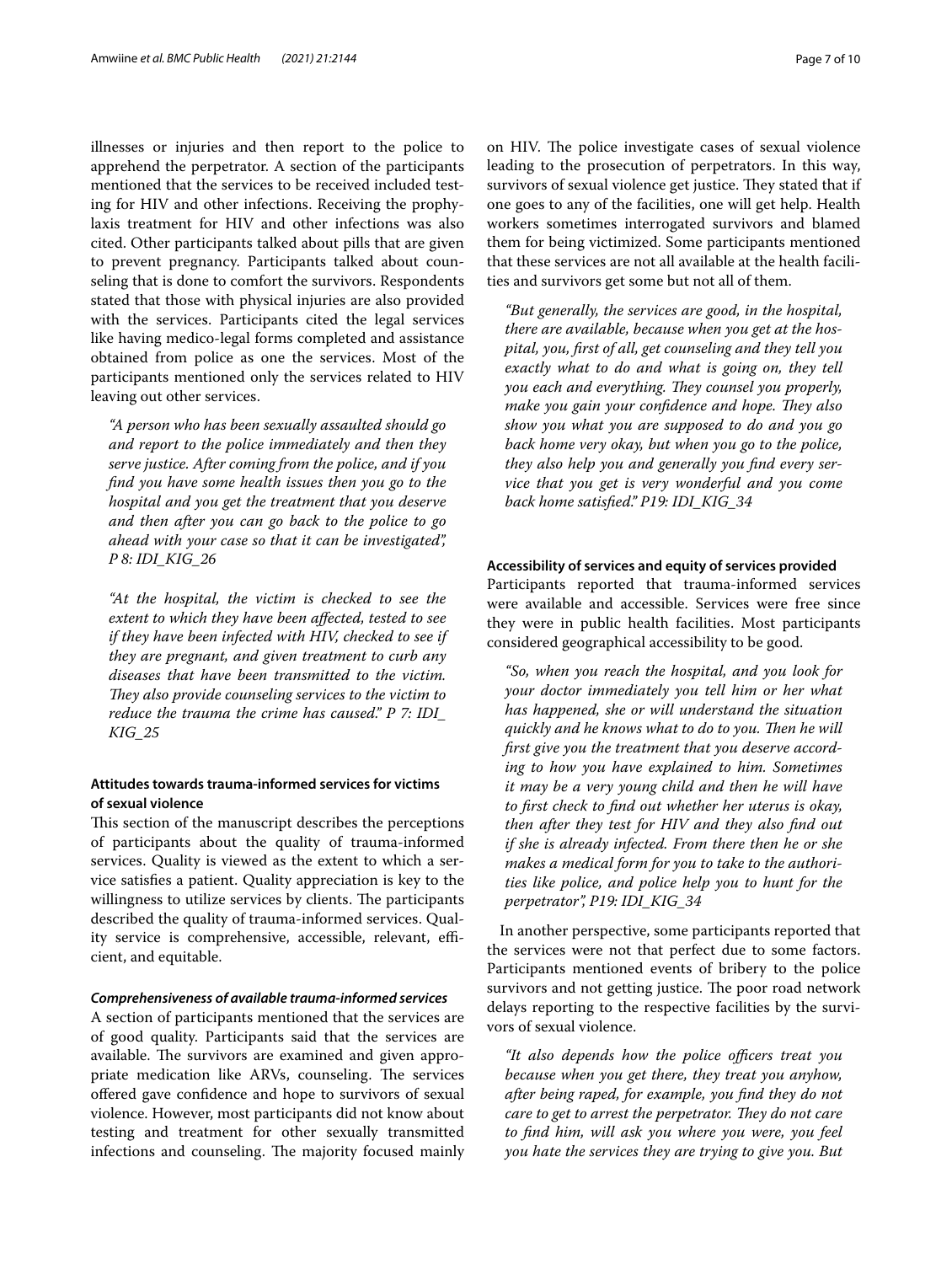*sometimes, you may get there a health worker who is not caring. She or he will look at you and ignore you and keep quiet as if you are enemies. She or he may start interrogating you and asking you questions and why you got involved in such actions, can go ahead and abuse you, and start calling you all sorts of names. In the end, you may end up demotivated and go back home without getting any services. Health workers are not the same, may end up making the situation worse than it was." P23: IDI\_KYA\_02*

*"Maybe she can just rush to the hospital even some of the health workers want money before they do anything on the victim." P11: IDI\_KIG\_29*

# **Discussion**

This paper explored the knowledge, attitudes towards trauma-informed services for survivors of sexual violence and factors associated with the utilization of these services by females. There is no consensus on the definition of sexual violence. However, most participants perceived the meaning of sexual violence as forcing someone into acts of sexual activities against the will or when someone has not consented. Diferent forms of sexual violence were mentioned included rape and deflement, forced sex among married women by husbands, unauthorized touching of body parts like breasts and buttocks, verbal violence, and inappropriate looks. The understanding of sexual violence by our study participants was in agreement with the defnition of sexual violence by the World Health Organization. Sexual violence is defned as "any sexual act, attempt to obtain a sexual act, unwanted sexual comments or advances, or acts to traffic, or otherwise directed, against a person's sexuality using coercion, by any person regardless of their relationship to the victim, in any setting, including but not limited to home and work" by World Health Organization [[30\]](#page-9-21).

In this study, most of the participants mostly mentioned contracting HIV as the efect of sexual violence. These could have been due to a high prevalence of HIV in the area at 7.9% compared to Uganda's national average of  $6\%$  [[4\]](#page-8-2). The different effects of sexual violence cited in this study were in line with those found in other studies [[17](#page-9-10)[–20](#page-9-11)]. Participants showed varying knowledge about trauma-informed services for survivors of sexual violence. Most participants mentioned diferent traumainformed services like HIV testing and treatment and counseling that were in line with the services mentioned by the Uganda Clinical Guidelines, 2016 [\[22\]](#page-9-13). Participants mostly mentioned services related to HIV and left out other necessary services like antibiotic prophylaxis, tetanus toxoid, and this pointed out a gap in the knowledge about these services.

In this study, we found out that some survivors of sexual violence did not seek help. This finding was similar to the results of other studies done in low and middleincome countries [[24](#page-9-15), [31](#page-9-22)[–33\]](#page-9-23). Women sexually violated by their husbands would not even try to seek traumainformed services, because it is unheard of in the communities that a husband can sexually abuse his wife. There was a perception that sexual violence was acceptable. This finding was in agreement with other studies done in Uganda [[34,](#page-9-24) [35\]](#page-9-25). Survivors of sexual violence did not seek help due to fear, stigmatization from the community, and intimidation by the perpetrator. These findings are similar to those found in Uganda's demographic and health survey, 2011 [\[24](#page-9-15)].

Although some participants mentioned that services ofered were of good quality and that all the services were accessible from the respective facilities, gaps in services were noted. The highlighted gaps included bribery, limited availability at the health facilities, survivors being interrogated by health workers while seeking the services, survivors not being given the attention and care, and delayed service delivery may be due to the uniqueness of the communities. In health care, actual practices in response to survivors of sexual violence may vary despite the existence of both international and local guidelines. A systemic review done by Gatuguta and others found that health care workers were uncomfortable examining survivors of sexual violence due to confdentiality and lack of clarity of role [[23\]](#page-9-14). Other studies have shown faws in delivering trauma-informed services by a shortage of doctors [\[21](#page-9-12), [36](#page-9-26)].

The utilization of trauma-informed services by sexual survivors of violence was taking place. However, it was negatively afected by stigma at the community level, being judged negatively by the community, poor road network, long-distance from health facilities, unreliable or unavailable services, and healthcare professionals' attitudes. These findings are similar to other studies  $[37, 38]$  $[37, 38]$  $[37, 38]$  $[37, 38]$ . These point out the need for sensitization about traumainformed services and sexual violence for both the community and victims of sexual violence.

# **Strengths and limitations**

The study participants were females attending a health facility. They might not have experienced sexual violence and thus may not be having the information regarding trauma-informed services for survivors of sexual violence. We counteracted this by including participants of diferent age groups who provided us with views about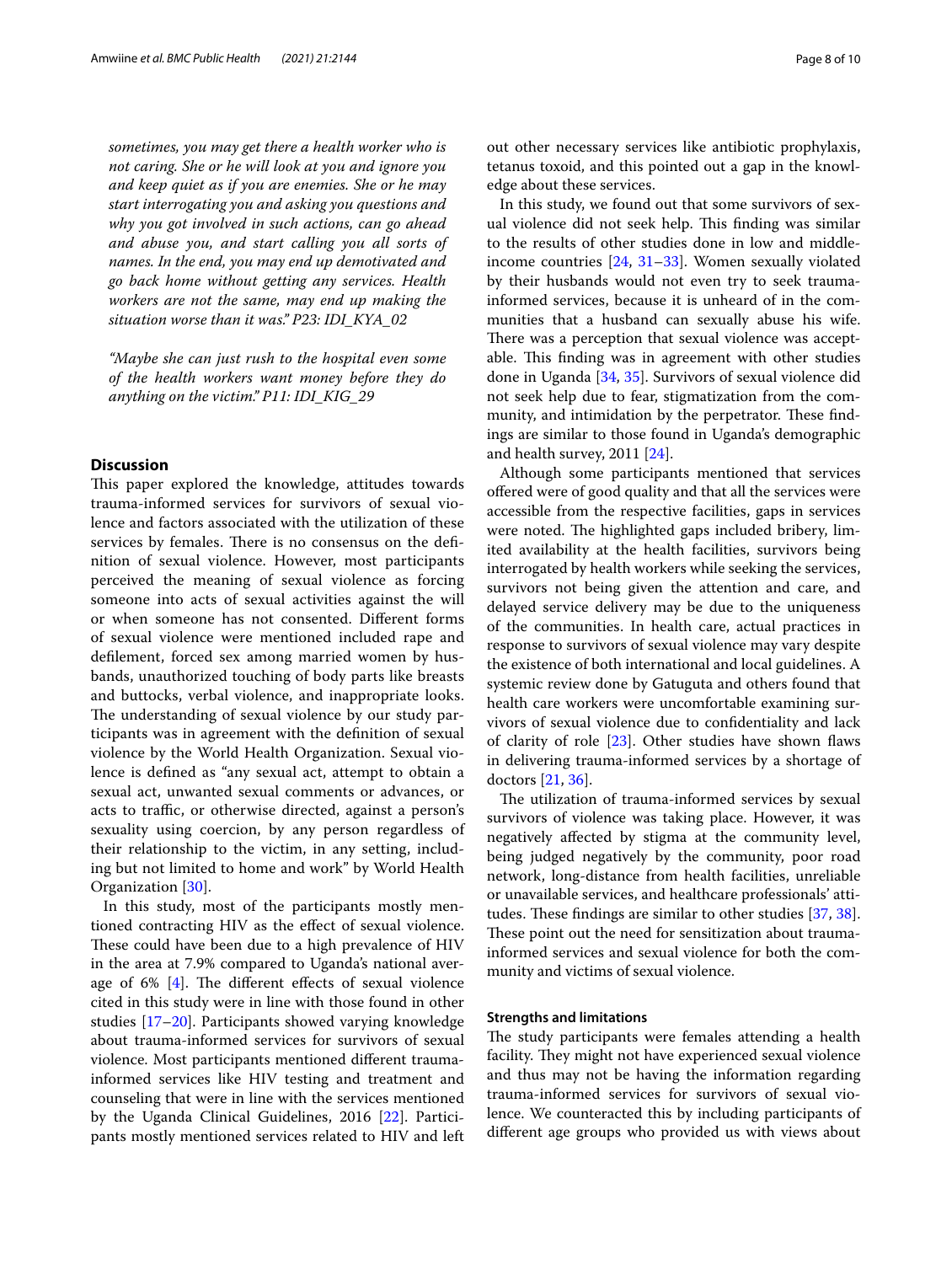trauma-informed services for sexual violence. Participants were encouraged to share with us what was taking place in the community. Also, some of the participants shared lived experiences of sexual violence. In addition, sexual violence is a sensitive topic in the community. Thus, the respondents may have felt compelled to answer questions in a particular manner whether or not it represented their opinions despite being assured of confdentiality and that data would be anonymized. We limited this by using interviewers who had no established contacts with participants before. Nevertheless, this study provides results that can be used with adaption in similar settings to improve the lives of survivors of sexual violence.

# **Conclusions**

Generally, the participants showed a knowledge gap about trauma-informed services for survivors of sexual violence. Sexual violence was present in the community. The study highlighted barriers to trauma-informed services. There is a need for thorough sensitization about these services and evaluation of diferent service providers by authorities to improve service delivery. The knowledge, attitudes, and factors associated with the utilization of trauma-informed services should be considered while formulating interventions for survivors of sexual violence. Further studies are needed to document the lived experiences of survivors of sexual violence.

## **Abbreviations**

ARVs: Antiretroviral therapy; AIDS: Acquired immune defciency syndrome; HEPI- HEPI-TUITAH: Health professional education partnership initiative -transforming Ugandan institutions training against HIV/AIDS; HIV: Human immune virus; IDI: In-depth interview; KIG: Kigarama; KYA: Kyangyenyi; MUST: Mbarara University of Science and Technology.

### **Acknowledgements**

We appreciate the funding from the US National Institutes of Health which enabled us to carry out the study. We acknowledge the respondents for their willingness to share their time and their unique insights. We thank the district administration of Sheema who allowed us to carry out this study in their area. We extend our sincere gratitude to the research assistants for work well done. Lastly, but not least, we acknowledge the management and technical team of HEPI- TUITAH (Health professional education partnership initiative -transforming Ugandan institutions training against HIV/AIDS) for their support. The views expressed in this publication are solely those of the author (s).

## **Authors' contributions**

EA, RO, IO, BA, MA, and VM conceptualized the study and participated in its design. RO and VM supervised collected data. EA, VN, and VM analyzed data. EA and VM wrote the frst draft of the manuscript. RO, IO, BA, MA, and VN read and provided critical feedback on the frst draft. All authors read and approved the fnal manuscript.

#### **Authors' information**

EA and IO are HEPI-TUITAH micro-research grantees, bachelor of nursing students at Mbarara University of Science and Technology (MUST). RO is a HEPI-TUITAH micro-research grantee, a bachelor of medicine and surgery student at MUST.

MA is a HEPI-TUITAH micro-research grantee, a third-year bachelor of medical laboratory science student at MUST.

BA is a HEPI-TUITAH micro-research grantee, a bachelor of physiotherapy student at MUST.

VN is a nurse, Lecturer at MUST.

VM is a family physician, Lecturer at MUST.

#### **Funding**

Research reported in this publication was supported by the Fogarty International Center (U.S. Department of State's Office of the U.S. Global AIDS Coordinator and Health Diplomacy [S/GAC] and the President's Emergency Plan for AIDS Relief [PEPFAR] of the National Institutes of Health under Award Number R25TW011210. The content is solely the responsibility of the authors and does not necessarily represent the official views of the National Institutes of Health.

#### **Availability of data and materials**

The datasets generated and/or analyzed during the current study are not publicly available due to the restrictions stated in our study consent forms. However, de-identifed data can be made available on reasonable requests made to the corresponding author.

# **Declarations**

## **Ethics approval and consent to participate**

Mbarara University of Science and Technology Research Ethics Committee gave ethical approval (30/11–20). The study was cleared by the Uganda National Council for Science and Technology in line with national guidelines. We also obtained administrative approval from the district health officer and health center administrators. All participants were provided with explanations about the study and requested to provide written informed consent. In the case of illiterate participants, they were asked to use a thumbprint, and an independent witness signed to confrm that they gave their consent freely. Mbarara University of Science and Technology Research ethics committee approved this consent procedure. Informed consent was obtained from the parent and/or legal guardian for minors (below 18 years) and minors assented to participate as per guidelines and regulations from the Mbarara University of Science and Technology research ethics Committee. All participants provided written consent. Participation was voluntary, and a participant was free to withdraw from the study at any time without any penalties. Privacy and confdentiality were ensured by conducting the interviews in a private place in addition to allocating non-identifable feld codes to each participant. All methods were carried out per relevant guidelines and regulations as provided by the Mbarara University of Science and Technology research ethics committee.

#### **Consent for publication**

Not applicable.

## **Competing interests**

None declared (all authors).

Received: 29 May 2021 Accepted: 11 November 2021 Published online: 23 November 2021

#### **References**

- <span id="page-8-0"></span>Abrahams N, Devries K, Watts C, Pallitto C, Petzold M, Shamu S, et al. Worldwide prevalence of non-partner sexual violence: a systematic review. Lancet. 2014;383(9929):1648–54.
- 2. Devries KM, Mak JY, Garcia-Moreno C, Petzold M, Child JC, Falder G, et al. The global prevalence of intimate partner violence against women. Science. 2013;340(6140):1527–8.
- <span id="page-8-1"></span>3. WHO. WHO multi-country study on women's health and domestic violence against women: initial results on prevalence, health outcomes, and women's responses. Geneva: World Health Organization; 2005.
- <span id="page-8-2"></span>4. UBOS. Uganda demographic and health survey 2016: key indicators report. Rockville: Uganda Bureau of Statistics and ICF; 2017.
- <span id="page-8-3"></span>5. Kabwama SN, Bukenya J, Matovu JK, Gwokyalya V, Makumbi F, Beyeza-Kashesya J, et al. Intimate partner violence among HIV positive women in